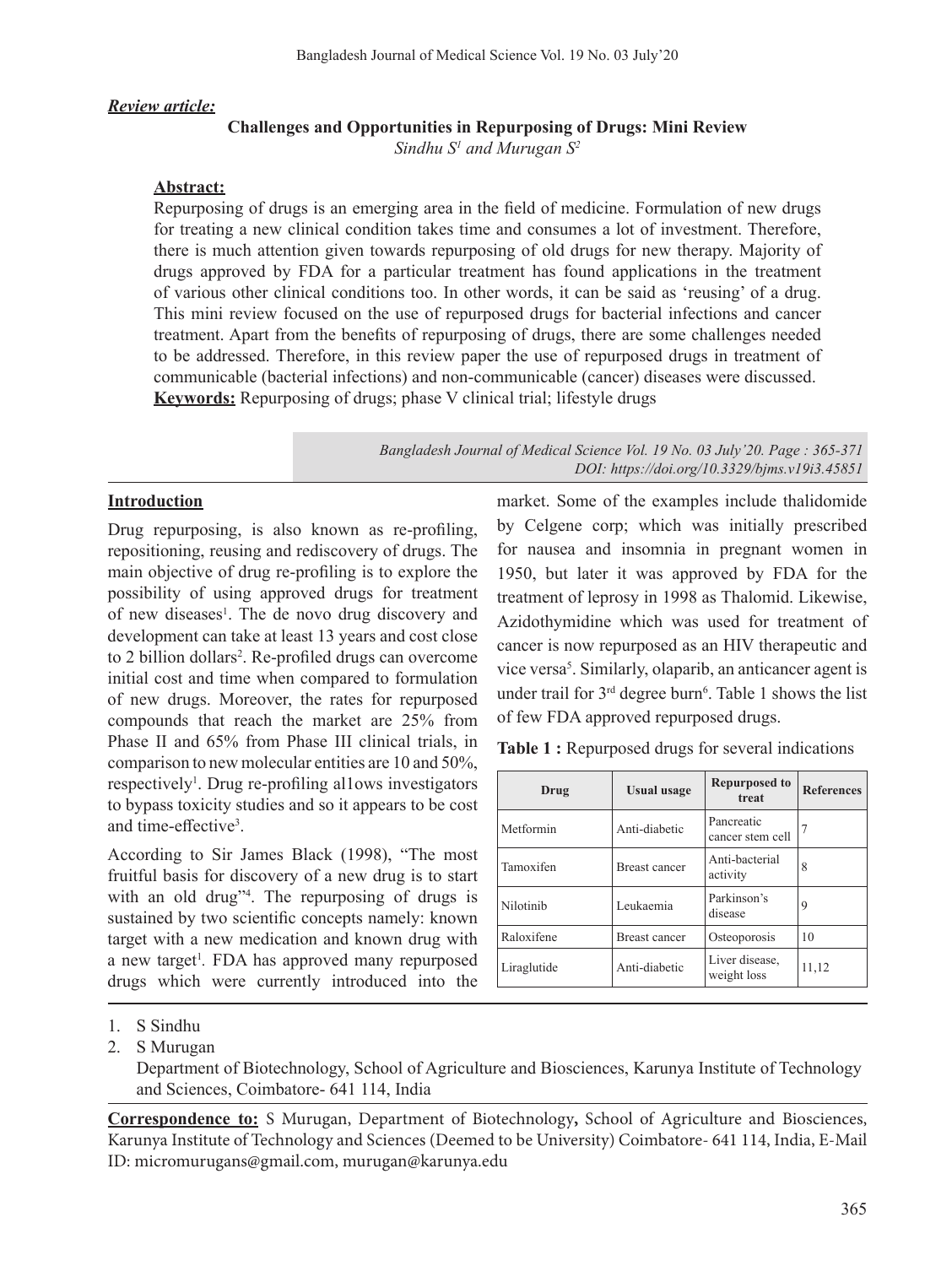| Drug               | <b>Usual usage</b>                       | <b>Repurposed to</b><br>treat | <b>References</b> |
|--------------------|------------------------------------------|-------------------------------|-------------------|
| Amantadine         | Anti-viral                               | Parkinson's<br>disease        | 13                |
| Aspirin            | Pain killer                              | Heart attack                  | 14                |
| Thalidomide        | Sedative                                 | Leprosy                       | 15                |
| Zidovudine         | <b>HIV/AIDS</b>                          | Cancer                        | 16                |
| Ibuprofen          | Anti-<br>inflammatory                    | Anti-microbial                | 17                |
| Cyclosporine       | Rheumatoid<br>arthritis and<br>Psoriasis | Transplant<br>rejection       | 18                |
| Cycloserine        | Urinary tract<br>infection               | Tuberculosis                  | 18                |
| Hydroxychloroquine | Rheumatoid<br>arthritis                  | Anti-diabetic                 | 52                |
| Sildenafil         | Hypertension<br>and Angina               | Erectile<br>dysfunction       | 54                |
| Miltefosine        | <b>Breast cancer</b>                     | Anti-<br>leishmanial          | 22                |

**Opportunities of repurposed drugs in bacterial infections**

Bacterial infections have become a major threat to the human population as it becomes a leading cause of death. The overuse, misuse and lack of new antibiotics have led to the development of drug resistant bacteria which is a public menace<sup>19</sup>. These bacterial infections with multiple drug resistance may increase the mortality and morbidity in Intensive Care Unit patients<sup>20</sup>. The multidrug resistance of bacteria occurs mainly due to two mechanisms: (i) accumulation of multiple genes on resistance (R) plasmids, with each coding for resistance to a single drug, within a single cell and (ii) by the action of multidrug efflux pumps, each of which can pump out more than one drug type<sup>55</sup>. Examples of few drug resistant microbes include: i) *E. coli* resistant to cephalosporins and fluoroquinolones, ii) *Klebsiella pneumoniae* resistant to cephalosporins and carbapenems, iii) *Staphylococcus aureus* resistant to methicillin, iv) *Streptococcus pneumoniae* resistant to penicillin, v) Non-typhoidal *Salmonella* resistant to fluoroquinolones, vi) *Shigella species* resistant to fluoroquinolones, vii) *Neisseria gonorrhoeae* resistant to cephalosporins, viii) *Mycobacterium tuberculosis* resistant to rifampicin, isoniazid and fluoroquinolones<sup>56</sup>.

Currently researchers are working on developing new antibiotics with some criteria like (i) focussing on new targets and processes like bacterial cell-cell communication that upregulates virulence; (ii) usage of alternate antimicrobials like bacteriophages; (iii) designing inhibitors of bacterial resistance, such as blockers of multidrug efflux pumps $21$ . In addition to the development of new antibiotics a different approach of "New uses of old drugs" is a booming concept in pharmaceutics. Clinical survey reports suggested that nearly 24 drugs which are already in use are remarketed for new treatment<sup>22</sup>. Some of the FDA approved repurposed drugs for treating bacterial infections were mentioned in Table 2.

| Table 2: Repurposed drugs for bacterial infections |  |
|----------------------------------------------------|--|
|                                                    |  |

| Drug                                    | <b>Initial Use</b>                                                                           | <b>New Use</b>                                                  | <b>References</b> |
|-----------------------------------------|----------------------------------------------------------------------------------------------|-----------------------------------------------------------------|-------------------|
| Chlorpromazine                          | Dopamine antagonist to treat schizophrenia                                                   | Anti-amoebic, anti-bacterial<br>agents                          | 23                |
| Phenothiazine prototype<br>Methdilazine | Skin allergy                                                                                 | Anti-bacterial agents                                           | 23                |
| Trifluoperazine<br>Phenothiazine        | Dopamine antagonist to treat schizophrenia                                                   | Anti-bacterial agents                                           | 23                |
| Oxyfedrine hydrochloride                | Used in the treatment of<br>cardiovascular disorders like angina pectoris<br>as vasodilators | Anti-bacterial agents                                           | 23                |
| Amlodipine                              | Anti-hypertensive agent's                                                                    | Anti-bacterial, Anti-<br>leishmanial and Anti-<br>trypanosomial | 23                |
| Dicyclomine                             | Anti-spasmodic agent                                                                         | Anti-bacterial agents                                           | 24                |
| Ebselen                                 | Anti-atherosclerotic, Anti-inflammatory and<br>Anti-oxidative                                | Anti-microbial activity                                         | 32                |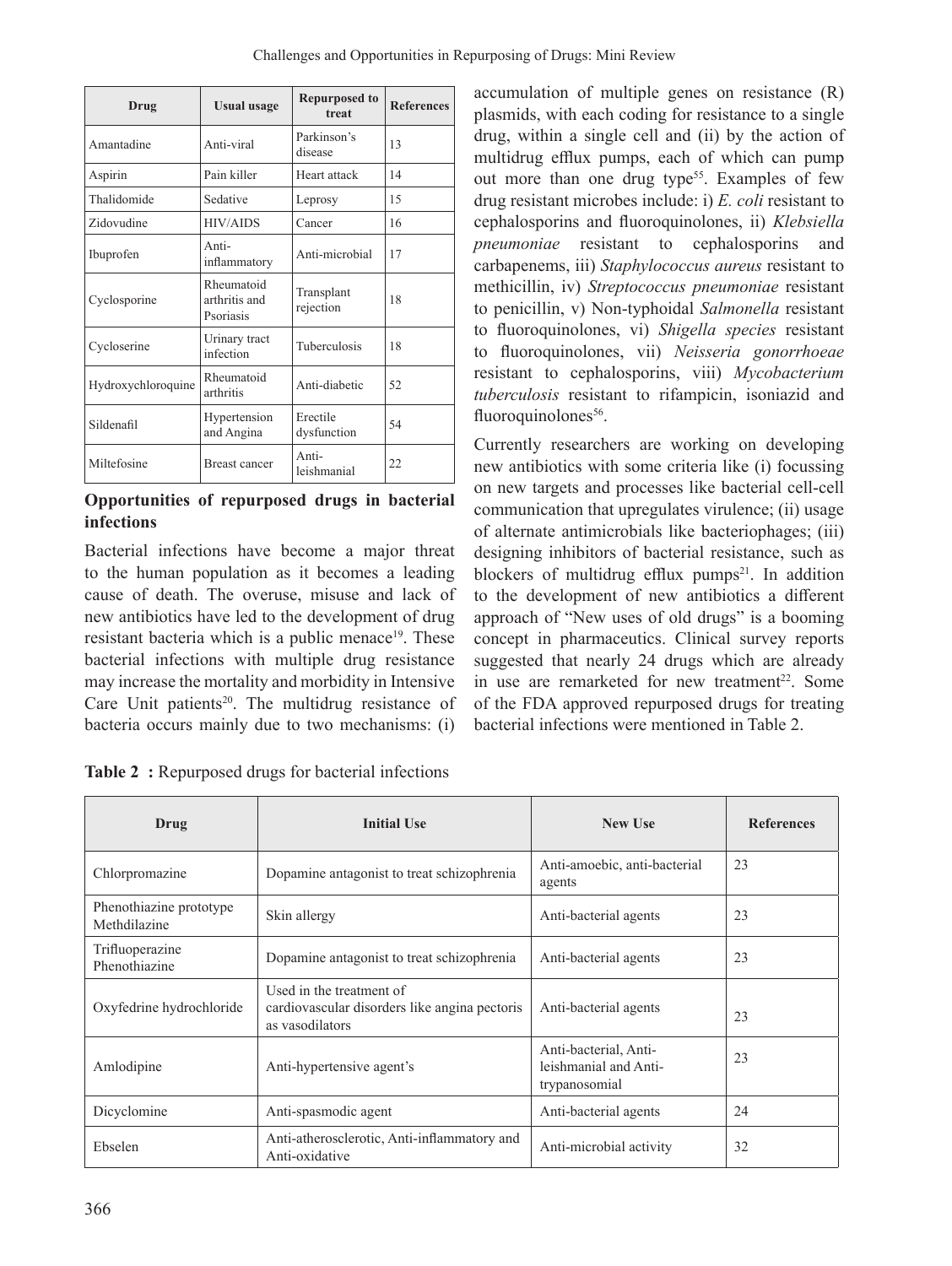| Drug           | <b>Initial Use</b>                                                     | <b>New Use</b>                             | <b>References</b> |
|----------------|------------------------------------------------------------------------|--------------------------------------------|-------------------|
| Gallium        | Used to treat syphilis in rabbits and<br>trypanosomiasis in mice       | Anti-bacterial agents                      | 21                |
| Ciclopirox     | Anti-fungal                                                            | Bacteriostatic and bactericide<br>activity | 21                |
| Auranofin      | Anti-rheumatic                                                         | Anti-bacterial agents                      | 25                |
| Diflunisal     | Non-steroidal and anti-inflammatory                                    | Anti-bacterial agents                      | 26                |
| 5-Fluorouracil | Anti-cancer drug Treatment of actinic<br>keratosis and Bowen's disease | Anti-bacterial agents                      | 27                |
| <b>Statins</b> | Lower plasma cholesterol levels                                        | Anti-bacterial agents                      | 28                |
| Terfenadine    | Anti-histamine                                                         | Anti-bacterial agents                      | 29                |
| Zafirlukast    | Treatment of asthma                                                    | Anti-mycobacterial                         | 30                |
| Edaravone      | Treatment of brain ischemia and myocardial<br>ischemia                 | Anti-bacterial                             | 52                |
| Salicylanilide | Anti-helmintic                                                         | Anti-bacterial                             | 54                |

# **Opportunities of repurposed drugs in Cancer Treatment**

In the recent days, cancer is a major threat for the community. The cause of cancer due to genetic defects accounts only for 5-10%, whereas 90- 95% cases were due to environmental factors and lifestyle<sup>31</sup>. Some of the methods of treatment include surgery, chemotherapy and radiation therapy. In addition complementary treatments like molecular therapy, immunotherapy, apoptosis regulation, anti-angiogenesis therapy, differentiation therapy, signal-transduction therapy, targeted radionuclide therapy and nucleic-acid-based therapies. Moreover, tumour resistance to anticancer drugs is a major problem faced now days<sup>50</sup>. The FDA approved drugs for cancer has declined since 1990s. Due to the

lack of enough medications the new concept, drug repurposing of FDAapproved non-cancer drugs were developed<sup>49</sup>. Apart from new introduction of drugs discovered for treating cancer, only 5% of drugs enter into phase I clinical trials are continuously used for cancer treatment, therefore already existing noncancer drugs are tested for its anticancer activities<sup>34</sup>. Previous research reports showed that the treatment using a single agent of drug is less effective than combination therapies as the DNA mutations due to cancer is greater. Therefore repurposing of noncancer drugs which have undergone preclinical and clinical studies may offer effective treatment for cancer patients<sup>35</sup>. Some of the FDA approved drugs for cancer treatment were depicted in Table 3.

| Drug        | <b>Initial Use</b>        | <b>New Use</b>                  | <b>References</b> |
|-------------|---------------------------|---------------------------------|-------------------|
| Metformin   | <b>Diabetes</b>           | <b>Breast Cancer</b>            | 36                |
| Mebendazole | Anti-helminthic           | Lung Cancer                     | 37                |
| Aspirin     | <b>Stroke</b>             | Colorectal Cancer               | 38                |
| Chloroquine | Anti-malarial             | Suppress growth of tumour cells | 39                |
| Raloxifene  | Osteoporosis              | <b>Breast Cancer</b>            | 40                |
| Thalidomide | Nausea                    | Bone marrow cancer              | 41                |
| Cimetidine  | Gastric or duodenal ulcer | Colorectal cancer               | 42                |

**Table 3 :** Repurposed drugs for cancer treatment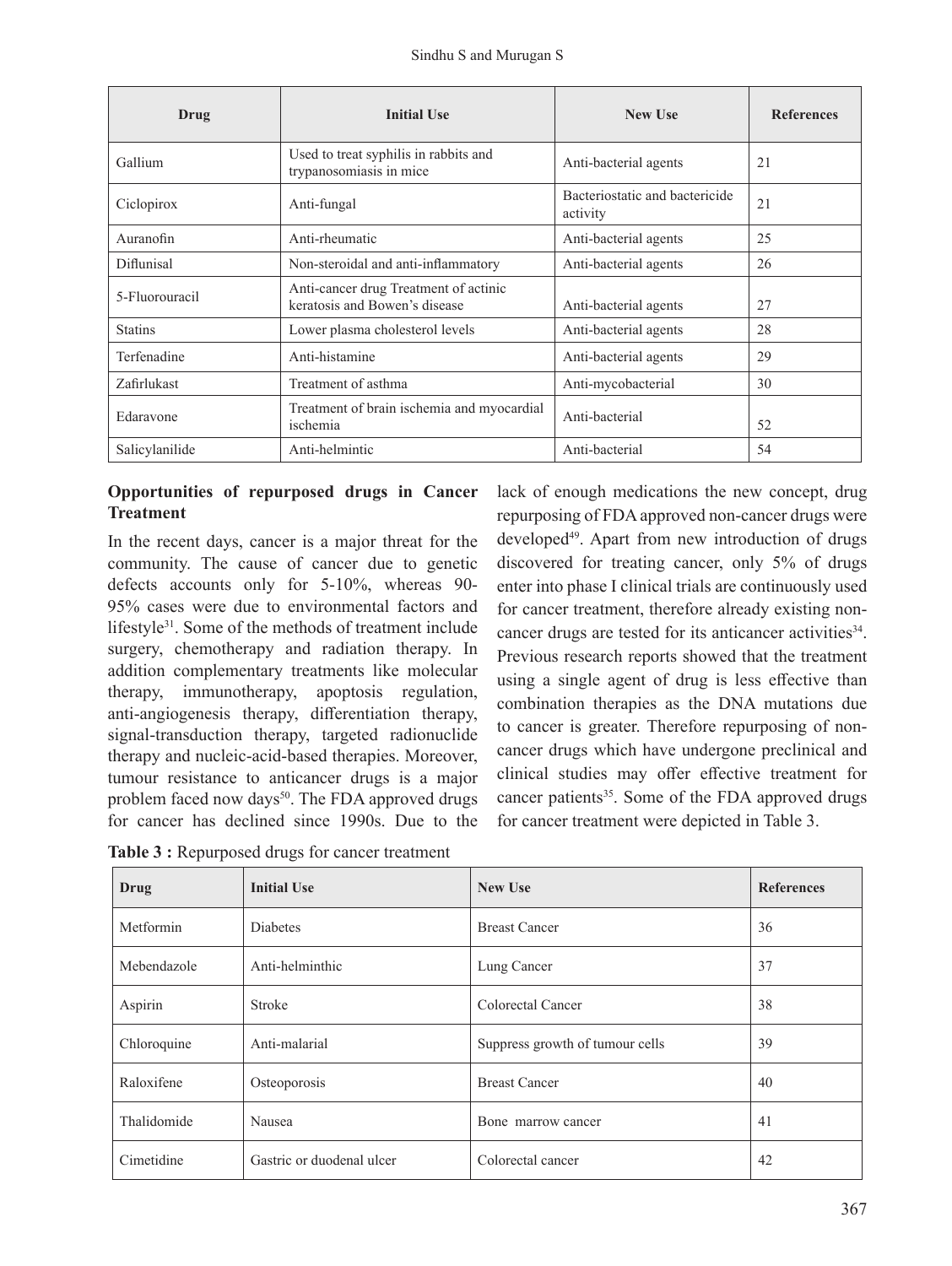However reports of successful drug repurposing for cancer treatment was limited<sup>35</sup>. Therefore, there is a large gap towards repurposing of drugs for treatment of cancer, thereby researchers have plentiful opportunity in exploring the FDA approved noncancer drugs for treating of cancer.

# **Challenges with repurposing of drugs**

Apart from benefits, repurposing of drugs faces huge challenges due to which there are limitations in the market for repurposed drugs. Repurposing clinical trials cost a huge amount of money, demonstration of safety needs, efficacy establishment, lack of patent protection and commercialization<sup>2</sup>. Despite the advantages like low cost, less time consuming, the financial support for drug repurposing approaches has been lacking, shorter patent duration, and low return on investment<sup>43</sup>. Moreover, FDA offers only a period of three years exclusively for a new use of previously used drug for a new indication, which is very short period of time to regain the invested money and in case a loss for the pharmaceutical industry<sup>44</sup>.

Making Medicalization of certain physiological conditions could be a basis for repurposing of drugs e.g. Sildenafil is used for hypertension and was repurposed for erectile dysfunction. This concept has been discussed under lifestyle drugs<sup>45</sup>. According to Ringel, a drug that has already failed because of toxicity issues cannot be used for new indications. He also suggested that by understanding well about the disease targets and mechanisms, it is possible to overcome market imperfections that prevent repurposing. Some companies are trying to develop platform to build disease matrices and molecules to treat those diseases<sup>46</sup>.

Moreover, not all repurposed drugs are successful. For example, bevacizumab, the kinase inhibitor which has been repositioned to many cancers, failed to show its efficacy for gastric cancer in phase III trials47. Likewise, multi-kinase inhibitor, sunitinib

which was approved for treatment of Gastrointestinal Stromal Tumour (GIST'S), renal carcinomas and pancreatic neuroendocrine tumours failed in its clinical trials for treatment of breast cancer, prostate cancer and Non-small Cell Lung Cancer<sup>48</sup>. The other risks of repurposing of drugs may include side effects for new indications, asthe drug has been already used for some other purpose. There should be thorough clinical trials prior to the usage for repurposed drugs. There may be some changes in the concentration of dosage to treat a new indication or may be in the root of administration, as though perfect clinical trials must be carried out.

# **Conclusion**

This mini article is written in a point of view to develop knowledge and awareness among the research community about the upcoming trend "Repurposing of drugs" for communicable and noncommunicable diseases. Therefore, repurposing of drug is a blessing for people suffering from diseases caused by multiple drug resistant organisms across the globe. Drug reprofiling therefore has its own benefits and consequences which must be thoroughly studied before making it as a practise. Therefore, a clear view on benefits and consequences of drugreprofiling can be obtained.

## **Conflict of interest:** None

**Source of Fund:** Nil

**Ethical Clearance:** Not Applicable

## **Author's Contribution**

Data gathering and idea owner of the study: Sindhu S and Murugan S

Study Design: Murugan S

Data gathering: Sindhu S

Writing and submitting: Sindhu S and Murugan S

Editing and approval of final draft: Murugan S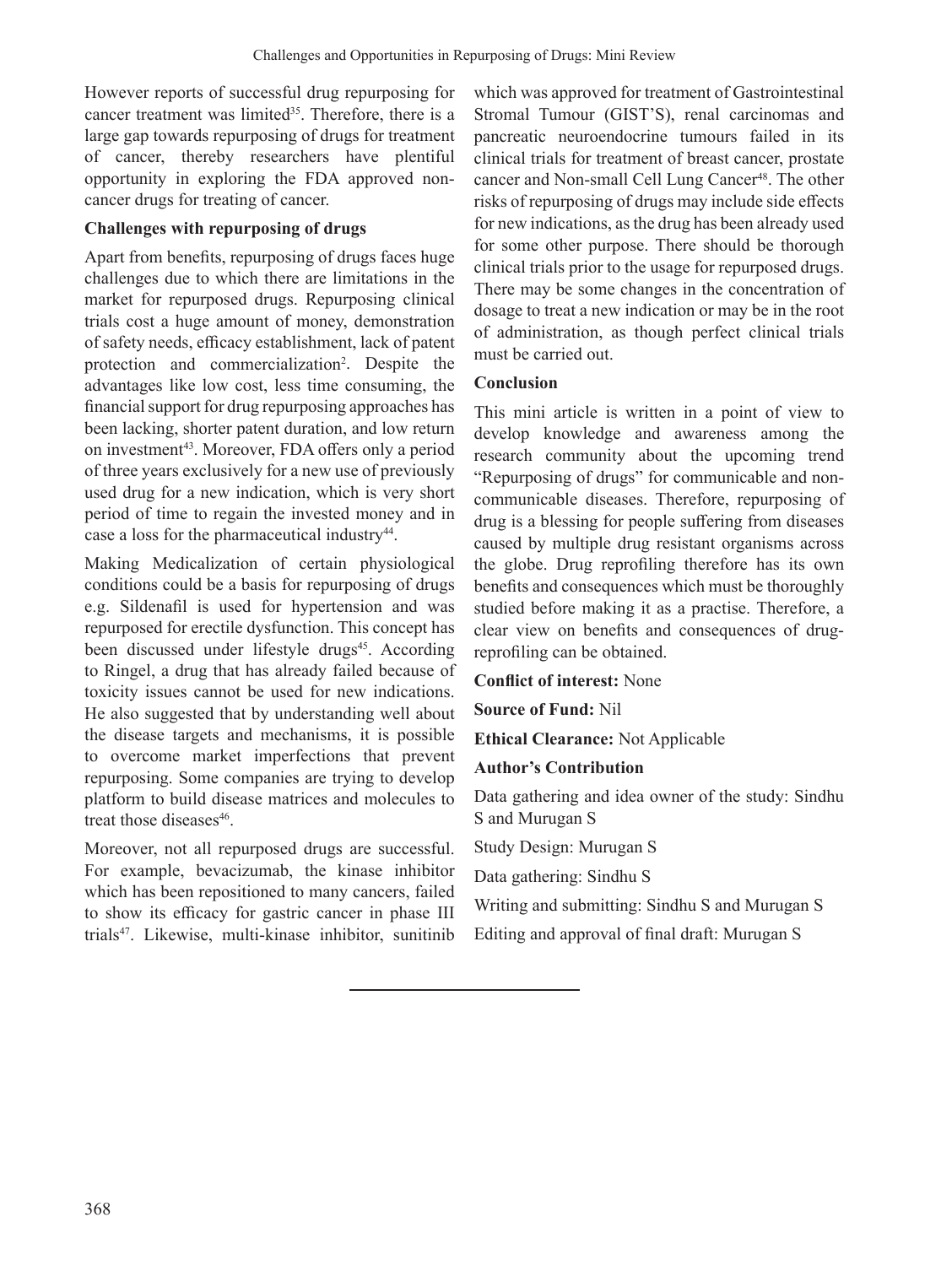### **References:**

- 1. Agrawal P. Advantages and challenges in drug reprofiling. *J. Pharmacovigil* 2015; S2:e002 https://doi. org/ 10.4172/2329-6887.S2-e002.
- 2. Shineman DW, Alam J, Anderson M, Black SE, Carman AJ, Cummings JL, Dacks PA, Dudley JT, Frail DE, Green A, Lane RF, Lappin D, Simuni T, Stefanacci RG, Sherer T and Fillit HM. Overcoming obstacles to repurposing for neurodegenerative disease. *Ann Clin Transl Neurol*, 2014; **1** (7): 512–518.
- 3. Blatt J, Farag S, Corey SJ, Sarrimanolis Z, Muratov E, Fourches D, Tropsha A and Janzen WP4 . Expanding the scope of drug repurposing in pediatrics: The children's pharmacy collaborative. *Drug Discov Today*, 2014; **19** (11):1696-1698.
- 4. Robert S. Smart drug reprofiling. Biopharma dealmakers, 2017; Available from: www.cresset-group. com [Accessed on 20 August 2017].
- 5. Sleigh SH and Cheryl BL. Repurposing strategies for therapeutics. *Pharma Med,* 2010; **24** (3): 151-159.
- 6. Ahmad A, Olah G, Herndon DN and Szabo C. The clinically used PARP inhibitor olaparib improves organ function, suppresses inflammatory responses and accelerates wound healing in a murine model of thirddegree burn injury. *Br J Pharmacol*. 2018; 175 (2): 232- 245. https//doi.org/10.1111/bph.13735. Epub 2017.
- 7. Bednar F and Simeone DM. Metformin and cancer stem cells: old drug, new targets. *Cancer Prev Res*, 2012; **5** (3):351-354.
- 8. El Arbi M, Théolier J, Pigeon P, Jellali K, Trigui F, Top S, Aifa S, Fliss I, Jaouen G and Hammami R. Antibacterial properties and mode of action of new triaryl butene citrate compounds. *European J Med Chem,* 2014; **76**: 408-413.
- 9. Pagan F, Hebron M, Valadez EH, Toress-Yaghi Y, Huang X, Mills RR, Wilmarth BM, Howard H, Dunn C, Carlson A, Lawler A, Rogers SL, Falconer RA, Ahn J, Li Z and Moussa C. Nilotinib effects in Parkinson's disease and dementia with lewy bodies. *J Parkinsons Dis,* 2016; **6** (3): 503–517.
- 10. D'Amelio P and Isaia GC. The use of raloxifene in osteoporosis treatment. *Expert Opin Pharmacother*  2013; **14** (7): 949-956.
- 11. Candeias EM, Sebastião IC, Cardoso SM, Correia SC, Carvalho CI, Plácido AI, Santos MS, Oliveira CR, Moreira PI, Duarte AI. Gut-brain connection: the neuroprotective effects of the anti-diabetic drug liraglutide. *World J Diabetes* 2015; **6** (6): 807-827.
- 12. Pi-Sunyer X, Astrup A, Fujioka K, Greenway F, Halpern A, Krempf M, Lau DCW, le Roux CW, Ortiz, RV, Jensen CB and Wilding JPH. A Randomized, Controlled Trial of 3.0 mg of Liraglutide in Weight Management. *N Engl J Med* 2015; 373 (1): 11. DOI: 10.1056/NEJMoa1411892.
- 13. Lee HM and Kim Y, Drug Repurposing is a new opportunityfordevelopingdrugsagainstneuropsychiatric disorders. *Schizophr Res Treatment,* 2016; 6378137.
- 14. Verma U, Sharma R, Gupta P, Kapoor B, Bano G and Sawhney V. New uses for old drugs: novel therapeutic options. *Indian J Pharmacol,* 2005; **37** (5): 279-287.
- 15. Anna A Repurposing existing drugs for new indications. The Scientist, Available from: 2017; www.the-scientist. com [Accessed on 3 September 2017].
- 16. Clouser CL, Patterson SE and Mansky LM. Exploiting drug repositioning for discovery of a novel HIV combination therapy. *J Virol,* 2010; **84** (18):9301-9309.
- 17. Ogundeji AO, Pohl CH and Sebolai OM. The repurposing of Aspirin and Ibuprofen as a candidate anti-cryptococcus drug. *Antimicrob Agents Chemother,* 2016; 60 (8): 4799-4808.
- 18. Ann MT. Drug repurposing. *Chemical and Engineering News,* 2012; 90 (40):15-25.
- 19. Lau QY, Tan YYF, Goh VCY, Lee DJQ, Fui NG, Esther HQ, Hill J and Chia CSB*.* An FDA-drug library screen for compounds with bioactivities against methicillinresistant *Staphylococcus aureus* (MRSA). *Antibiotics*  (Basel), 2015; **4** (4): 424-434.
- 20. Maviglia R, Nestorini R and Pennisi M. Role of old antibiotics in multidrug resistant bacterial infections. *Curr Drug Targets,* 2009; **10** (9):895-905.
- 21. Rangel-Vega A, Bernstein LR, Mandujano-Tinoco EA, Gracia-Contreras SJ and Gracia-Contreras R. Drug repurposing as an alternative for the treatment of recalcitrant bacterial infections. *Front Microbiol,* 2015; **6**:282.
- 22. Allarakhia M. Open-source approaches for the repurposing of existing or failed candidate drugs: learning from and applying the lessons across diseases. *Drug Des Devel Ther,* 2013; 7: 753–766.
- *23. Palit P, Subhash CM and Nirup BM.* Reuse of old, existing, marketed non-antibiotic drugs as antimicrobial agents: a new emerging therapeutic approach. Microbial pathogens and strategies for combating them: Science, Technology and Education (Méndez-Vilas, Ed.), 2013; **3**:1883-1892.
- 24. Karak P, Kumar KA, Mazumdar K, Mookerjee M and Dastidar SG. Antibacterial potential of an antispasmodic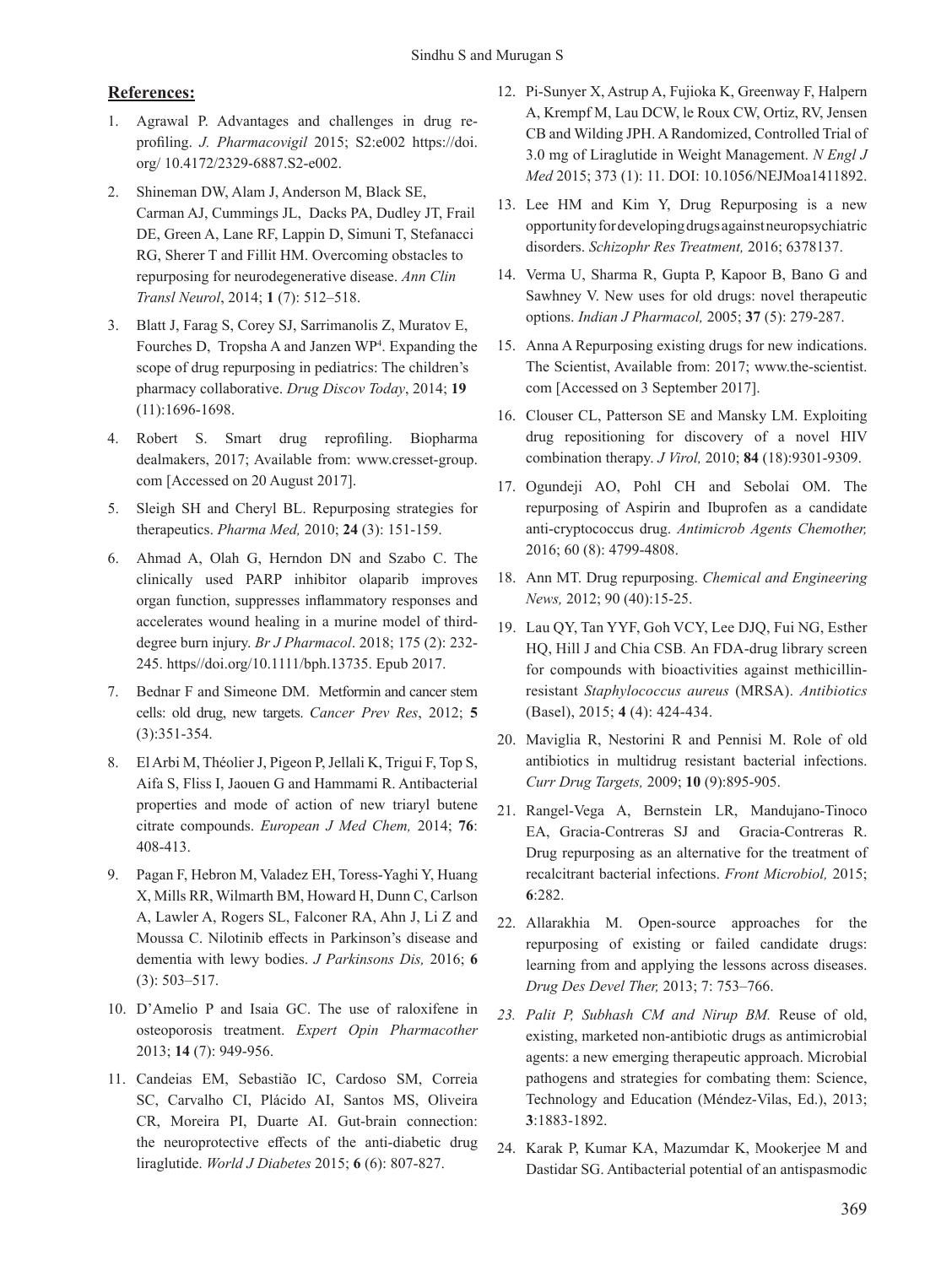drug dicyclomine hydrochloride. *Indian J Med Res,*  2003; **118**: 192-196.

- 25. Thangamani S, Mohammad H, Abushahba MF, Sobreira TJ, Hedrick VE, Paul LN and Seleem MN. Antibacterial activity and mechanism of action of auranofin against multi-drug resistant bacterial pathogens. *Sci Rep,* 2016; **6**: 22571.
- 26. Khodaverdian V, Pesho M, Truitt B, Bollinger L, Patel P and Nithianantham S. Discovery of antivirulence agents against methicillin-resistant *Staphylococcus aureus*. *Antimicrob Agents Chemother,* 2013; **57** (8):3645-52.
- 27. Walz JM, Avelar RL, Longtine KJ, Carter KL, Mermel LA and Heard SO. Anti-infective external coating of central venous catheters: a randomized, noninferiority trial comparing 5-fluorouracil with chlorhexidine/silver sulfadiazine in preventing catheter colonization. *Crit Care Med,* 2010; **38** (11):2095-102.
- 28. Rosch JW, Boyd AR, Hinojosa E, Pestina T, Hu Y, Persons DA, Orihuela CJ and Tuomanen EI. Statins protect against fulminant pneumococcal infection and cytolysin toxicity in a mouse model of sickle cell disease. *J. Clin. Invest,* 2010; **120** (2):627-635.
- 29. Perlmutter JI, Forbes LT, Krysan DJ, Ebsworth-Mojica K, Colquhoun JM, Wang JL, Dunman PM and Flaherty DP. Repurposing the antihistamine terfenadine for antimicrobial activity against *Staphylococcus aureus. J. Med. Chem,* 2014; **57** (20):8540-8562.
- 30. Pinault L, Han JS, Kan CM, Franco J and Ronning DR. Zafirlukast inhibits complexation of Lsr2 with DNA and growth of *Mycobacterium tuberculosis. Antimicrob Agents Chemother,* 2013; **57** (5):2134-2140.
- 31. Anand P, Kunnumakara AB, Sundaram C, Harikumar KB, Tharakan ST, Lai OS, Sung B and Aggarwal BB. Cancer is a preventable disease that requires major lifestyle changes. *Pharm Res,* 2008; **25 (9): 2097–2116.**
- 32. Thangamani S, Younis W and Seleem MN. Repurposing ebselen for treatment of multidrug-resistant staphylococcal infections. *Sci. Rep,* 2015; **5**:11596.
- 33. Thangamani S, Younis W and Seleem MN. Repurposing celecoxib as a topical antimicrobial agent. *Front Microbiol,* 2015; **6**:750.
- 34. Kato S, Moulder SL, Ueno NT, Jennifer JW, Meric-Bernstam F, Razelle K and Janku F. Challenges and perspective of drug repurposing strategies in early phase clinical trials. *Oncoscience,* 2015; **2** (6): 576–580.
- 35. Bertolini F, Sukhatme VP and Bouche G. Drug repurposing in oncology-patient and health systems opportunities. *Nat Rev Clin Oncol,* 2015; **12** (12):732-742.
- 36. Camacho L, Dasgupta A and Jiralerspong S. Metformin in breast cancer - an evolving mystery. *Breast Cancer Res,* 2015; **17** (1):88.
- 37. Pantziarka P, Bouche G, Meheus L, Sukhatme V and Sukhatme VP. Repurposing drugs in oncology (ReDO) mebendazole as an anti-cancer agent. *E Cancer Medical Science,* 2014; **8**:443.
- 38. Chan AT, Shuji O and Charles SF. Aspirin and the risk of colorectal cancer in relation to the expression of COX-2. *N Engl J Med,* 2007; **357**:824-825.
- 39. Kimura T, Takabatake Y, Takahashi A and Isaka Y. Chloroquine in cancer therapy: a double-edged sword of autophagy. *Cancer Res,* 2013; **73** (1): 3-7.
- 40. Cauley JA, Norton L, Lippman ME, Eckert S, Krueger KA, Purdie DW, Farrerons J, Karasik A, Mellstrom D, Ng KW, Stepan JJ, Powles TJ, Morrow M, Costa A, Silfen SL, Walls EL, Schmitt H, Muchmore DB, Jordan VC and Ste-Marie LG. Continued breast cancer risk reduction in postmenopausal women treated with raloxifene: 4-year results from the trial. Multiple outcomes of raloxifene evaluation. *Breast Cancer Res Treatment,* 2001; **65** (2):125- 134.
- 41. Thomas DA and Kantarjian HM. Current role of thalidomide in cancer treatment. *Current Opinion in Oncology,* 2000; **12** (6):564-573.
- 42. Pantziarka P, Bouche G, Meheus L, Sukhatme V and Sukhatme VP. Repurposing drugs in oncology (ReDO)—cimetidine as an anti-cancer agent. *E Cancer Medical Science,* 2014; **8** 485.
- 43. Guangxu J and Stephen TCW. Toward better drug repositioning: prioritizing and integrating existing methods into efficient pipelines. *Drug Discovery Today,* 2014; **19** (5): 637-644.
- 44. Chong CR and Sullivan DR. New uses for old drugs. *Nature,* 2007; 448: 645-646.
- 45. Rahman SZ, Gupta V, Sukhlecha A and Khunte Y. Lifestyle Drugs: Concept and Impact on Society. *Indian J Pharm Sci.* 2010; 72(4): 409–413. https://doi. org/10.4103/0250-474X.73902.
- 46. Eftychia L, Spyros N, Deftereos, Aris P, Andreas P and Christos A. Literature analysis for systematic drug repurposing: a case study from Biovista. *Drug Discovery Today: Therapeutic Strategies,* 2011; **8** (3-4): 103-108.
- 47. Li YY and Jones SJ. Drug repositioning for personalized medicine. *Genome Med,* 2012; **4** (3): 27.
- 48. Kim S, Ding W, Zhang L, Tian W and Chen S. Clinical response to sunitinib as a multitargeted tyrosine-kinase inhibitor (TKI) in solid cancers: a review of clinical